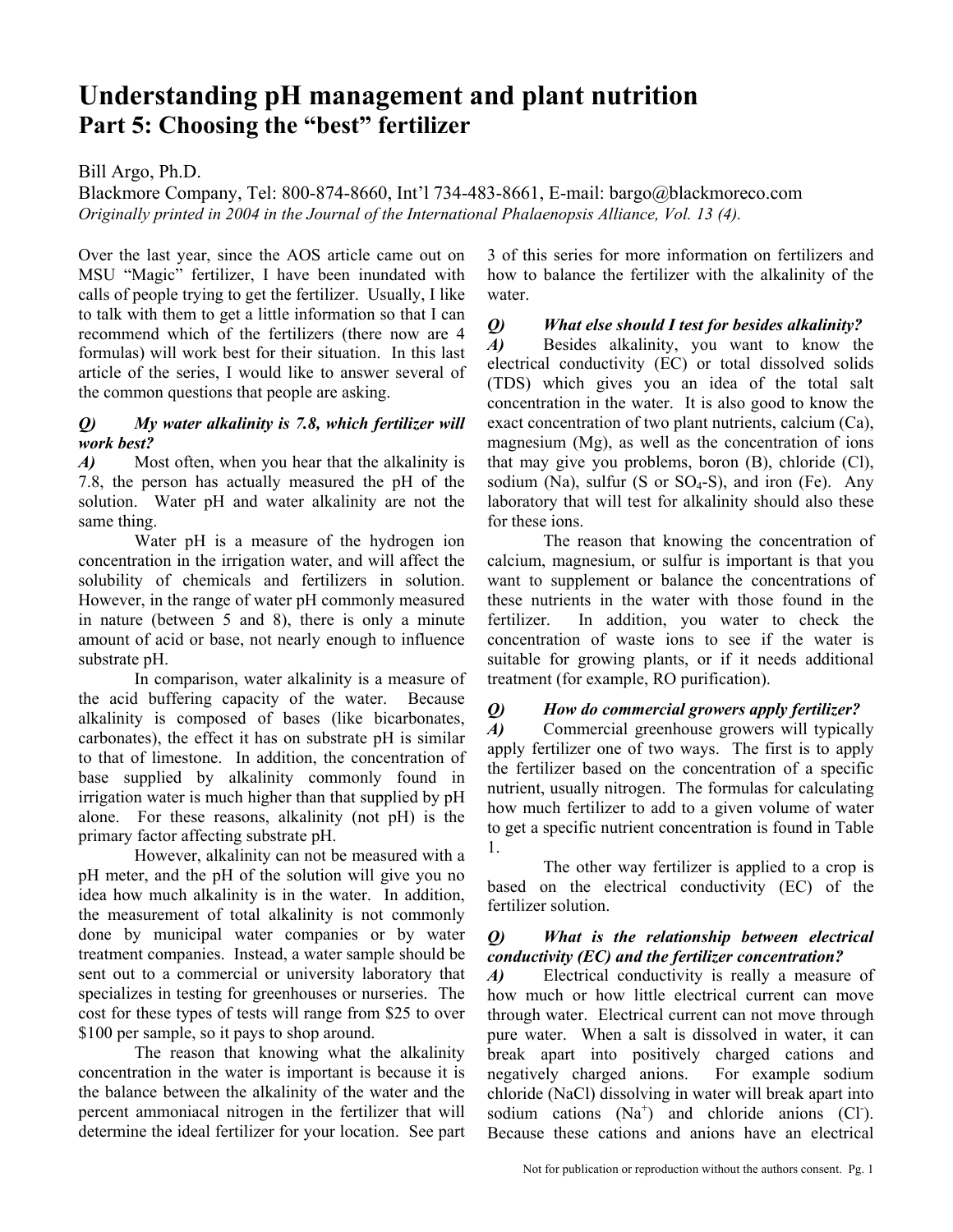| Table 1. The amount of fertilizer required to obtain specific concentrations of nitrogen in the fertilizer solution. To convert |  |
|---------------------------------------------------------------------------------------------------------------------------------|--|
| to grams, multiply the value by 28.                                                                                             |  |

|                   |             | Amount of fertilizer (in ounces) per 100 gallons<br>to get the desired nitrogen concentration |               | Amount of fertilizer (in ounces) per 5 gallons to<br>get the desired nitrogen concentration |               |               |
|-------------------|-------------|-----------------------------------------------------------------------------------------------|---------------|---------------------------------------------------------------------------------------------|---------------|---------------|
|                   | 100 ppm $N$ | $200$ ppm $N$                                                                                 | $300$ ppm $N$ | $100$ ppm $N$                                                                               | $200$ ppm $N$ | $300$ ppm $N$ |
| $30-10-10$        | 4.4         | 8.9                                                                                           | 13.3          | 0.2                                                                                         | 0.4           | 0.7           |
| $21 - 7 - 7$      | 6.4         | 12.7                                                                                          | 19.1          | 0.3                                                                                         | 0.6           | 1.0           |
| $21 - 5 - 20$     | 6.4         | 12.7                                                                                          | 19.1          | 0.3                                                                                         | 0.6           | 1.0           |
| $20 - 20 - 20$    | 6.7         | 13.3                                                                                          | 20.0          | 0.3                                                                                         | 0.7           | 1.0           |
| $20-10-20$        | 6.7         | 13.3                                                                                          | 20.0          | 0.3                                                                                         | 0.7           | 1.0           |
| 19-4-23-2 Ca      | 7.0         | 14.0                                                                                          | 21.1          | 0.3                                                                                         | 0.7           | 1.1           |
| 17-5-17-3 Ca-1 Mg | 7.8         | 15.7                                                                                          | 23.5          | 0.4                                                                                         | 0.8           | 1.2           |
| 15-5-15-5 Ca-2 Mg | 8.9         | 17.8                                                                                          | 26.7          | 0.4                                                                                         | 0.9           | 1.3           |
| 15-3-20-3 Ca-1 Mg | 8.9         | 17.8                                                                                          | 26.7          | 0.4                                                                                         | 0.9           | 1.3           |
| 14-4-14-5 Ca-2 Mg | 9.5         | 19.1                                                                                          | 28.6          | 0.5                                                                                         | 0.9           | 1.4           |
| 13-2-13-6 Ca-3 Mg | 10.3        | 20.5                                                                                          | 30.8          | 0.5                                                                                         | 1.0           | 1.5           |
| 13-3-15-8 Ca-2 Mg | 10.3        | 20.5                                                                                          | 30.8          | 0.5                                                                                         | 1.0           | 1.5           |
| $10-30-20$        | 13.3        | 26.7                                                                                          | 40.0          | 0.7                                                                                         | 1.3           | 2.0           |
| $9 - 45 - 15$     | 14.8        | 29.6                                                                                          | 44.5          | 0.7                                                                                         | 1.5           | 2.2           |
| $6 - 30 - 30$     | 22.2        | 44.5                                                                                          | 66.7          | 1.1                                                                                         | 2.2           | 3.3           |

| To calculate the amount of fertilizer needed to get a specific nitrogen concentration |  |  |
|---------------------------------------------------------------------------------------|--|--|
|                                                                                       |  |  |

| Step $#1$ | Multiply the desired nitrogen concentration (in ppm N) by the gallons of fertilizer you want. |
|-----------|-----------------------------------------------------------------------------------------------|
| Step $#2$ | Multiply the percent nitrogen in the formula by 75                                            |
| Step $#3$ | Divide the value from Step $#1$ by the value from Step $#2$ .                                 |

Example: How much 20-10-20 do you need to add to 5 gallons to get a fertilizer solution with 100 ppm N

| Step $#1$ | $100 \times 5 = 500$    | You need to add 0.33 ounces (about 9 grams) of 20-10-20 added to 5 |
|-----------|-------------------------|--------------------------------------------------------------------|
| Step $#2$ | $20 \times 75 = 1,500$  | gallons of water to get a fertilizer solution with 100 ppm N.      |
| Step $#3$ | $500 \div 1,500 = 0.33$ |                                                                    |

For people who are only measuring out small quantities of fertilizer, 1 US teaspoon holds about 0.2 ounces (about 6 grams) of fertilizer. Below is the concentration of nitrogen (in ppm total nitrogen) obtained when mixing  $\frac{1}{4}$ ,  $\frac{1}{2}$ , 1, or 3 teaspoons into a gallon of water with different fertilizers.

|                   | Amount of fertilizer added per gallon of solution |                        |            |            |  |  |  |
|-------------------|---------------------------------------------------|------------------------|------------|------------|--|--|--|
|                   | $\frac{1}{4}$ teaspoon                            | $\frac{1}{2}$ teaspoon | 1 teaspoon | 3 teaspoon |  |  |  |
| $30-10-10$        | 120                                               | 240                    | 475        | 1425       |  |  |  |
| $21 - 7 - 7$      | 85                                                | 165                    | 225        | 1000       |  |  |  |
| $21 - 5 - 20$     | 85                                                | 165                    | 225        | 1000       |  |  |  |
| $20 - 20 - 20$    | 80                                                | 160                    | 320        | 950        |  |  |  |
| $20-10-20$        | 80                                                | 160                    | 320        | 950        |  |  |  |
| 19-4-23-2 Ca      | 75                                                | 150                    | 300        | 900        |  |  |  |
| 17-5-17-3 Ca-1 Mg | 70                                                | 135                    | 270        | 810        |  |  |  |
| 15-5-15-5 Ca-2 Mg | 60                                                | 120                    | 240        | 710        |  |  |  |
| 15-3-20-3 Ca-1 Mg | 60                                                | 120                    | 240        | 710        |  |  |  |
| 14-4-14-5 Ca-2 Mg | 55                                                | 110                    | 220        | 660        |  |  |  |
| 13-2-13-6 Ca-3 Mg | 50                                                | 105                    | 210        | 620        |  |  |  |
| 13-3-15-8 Ca-2 Mg | 50                                                | 105                    | 210        | 620        |  |  |  |
| $10-30-20$        | 40                                                | 80                     | 160        | 475        |  |  |  |
| $9 - 45 - 15$     | 35                                                | 70                     | 145        | 425        |  |  |  |
| $6 - 30 - 30$     | 25                                                | 50                     | 95         | 285        |  |  |  |

charge, they can allow an electrical current to move through the water. So, the greater the amount of salt dissolved in the water, the higher the electrical conductivity.

 However, not all salts dissociate (break apart) the same when dissolved in water. Some salts, like sodium chloride will dissociate completely to form ions, while others, like magnesium sulfate (Epson salts or MgSO4) will dissolve, but will not totally dissociate. When equal amounts of sodium chloride and magnesium sulfate are dissolved in water, the sodium chloride will have the higher EC. Some salts, like urea, will dissolve completely but don't form ions, and so their presence in water doesn't affect EC.

 Fertilizers are nothing more than combination of salts, but because each formula is different, there is a unique relationship between the concentration you are applying with a specific fertilizer and the EC. For example, 20-10-20 is composed of ammonium nitrate, monoammonium phosphate, and potassium nitrate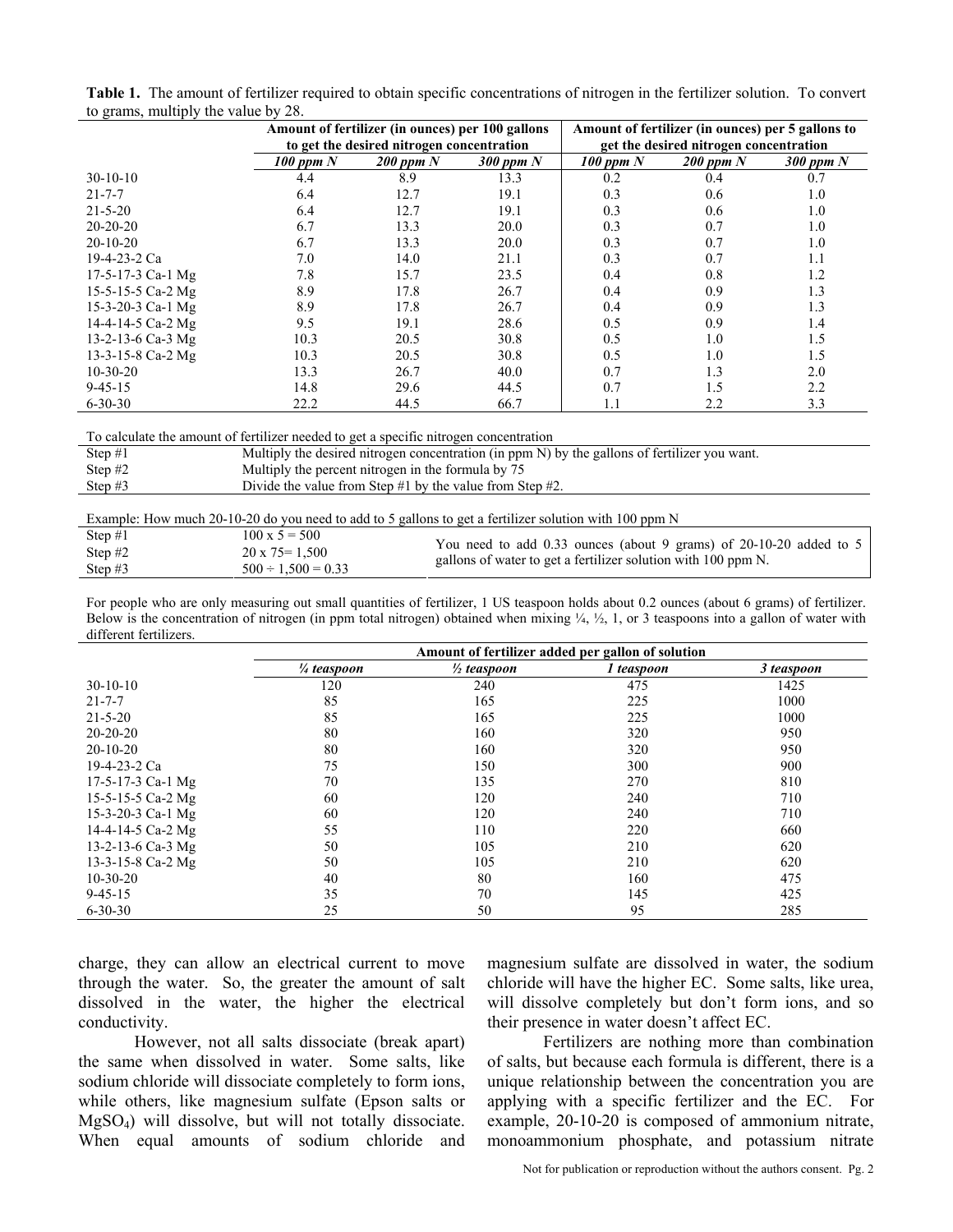|  | Table 2. The relationship between electrical conductivity (EC) and the fertilizer concentration (in ppm total nitrogen) when dissolved in |  |  |  |  |
|--|-------------------------------------------------------------------------------------------------------------------------------------------|--|--|--|--|
|  | pure water. Values for EC are given in $\text{mS/cm}^2$ .                                                                                 |  |  |  |  |

|                      | Fertilizer concentration in ppm total nitrogen |            |      |            |                   |      |  |
|----------------------|------------------------------------------------|------------|------|------------|-------------------|------|--|
| Formula <sup>1</sup> | 50                                             | <i>100</i> | 150  | <i>200</i> | <i><b>300</b></i> | 400  |  |
| $30-10-10$           | 0.07                                           | 0.14       | 0.21 | 0.28       | 0.42              | 0.56 |  |
| $21 - 7 - 7$         | 0.28                                           | 0.56       | 0.84 | 1.12       | 1.68              | 2.23 |  |
| $21 - 5 - 20$        | 0.29                                           | 0.58       | 0.93 | 1.16       | 1.86              | 2.33 |  |
| $20 - 20 - 20$       | 0.20                                           | 0.40       | 0.60 | 0.80       | 1.20              | 1.60 |  |
| $20-10-20$           | 0.33                                           | 0.66       | 0.99 | 1.32       | 1.98              | 2.63 |  |
| 19-4-23-2 Ca         | 0.34                                           | 0.68       | 1.02 | 1.36       | 2.04              | 2.72 |  |
| 17-5-17-3 Ca-1 Mg    | 0.32                                           | 0.64       | 0.96 | 1.28       | 1.92              | 2.56 |  |
| 15-5-15-5 Ca-3 Mg    | 0.39                                           | 0.78       | 1.17 | 1.56       | 2.34              | 3.12 |  |
| 15-3-20-3 Ca-1 Mg    | 0.35                                           | 0.70       | 1.05 | 1.40       | 2.10              | 2.80 |  |
| 14-4-14-5 Ca-2 Mg    | 0.35                                           | 0.70       | 1.05 | 1.40       | 2.10              | 2.80 |  |
| 13-3-15-8 Ca-2 Mg    | 0.40                                           | 0.80       | 1.20 | 1.60       | 2.40              | 3.20 |  |
| 13-2-13-6 Ca-3 Mg    | 0.34                                           | 0.68       | 1.02 | 1.36       | 2.04              | 2.72 |  |
| $10-30-20$           | 0.48                                           | 0.95       | 1.42 | 1.90       | 2.85              | 3.80 |  |
| $9 - 45 - 15$        | 0.60                                           | 1.20       | 1.80 | 2.41       | 3.60              | 4.82 |  |

**NOTE:** There can be some slight differences between the values of the same formulation from different companies. You should always obtain a fertilizer chart from your manufacturer.

 $N-P_2O_6-K_2O$  formula

<sup>1</sup> N-P<sub>2</sub>O<sub>5</sub>-K<sub>2</sub>O formula<br><sup>2</sup>The terms conductivity, soluble salts, or electrical conductivity (EC) are all used to describe the amount of salt contained in a solution. There are also a variety of units used to measure EC including micromhos (µmho), millimhos (mmhos), microsiemens (µS), millisiemens (mS), or decisiemens. 1000 µmho/cm = 1000µS/cm = 1mmho/cm = 1mS/cm  $= 1dS/m$ 

Frequently, you are not using a pure water source without any conductivity. Therefore, you need to take the water into account when determining the relationship between EC and fertilizer concentration. Examples are given below.

Calculate ppm Nitrogen from a 20-10-20 fertilizer solution with a total EC of 1.8 mS/cm and an using irrigation water with an EC of 0.5 mS/cm.

| hlizer solution<br>_റ+<br>terti | water<br>. | $\overline{\phantom{0}}$<br>- | tertilizer<br>only<br>. റ+<br>the. |
|---------------------------------|------------|-------------------------------|------------------------------------|
| m<br>$\sqrt{2}$<br>$\sim$       | /cn<br>m   | -                             |                                    |

From the chart above, 20-10-20 with an EC of 1.3 mS/cm would give a concentration of about 200 ppm N.

To predict the EC of 20-10-20 at 200 ppm N using an irrigation water with an EC of 0.5 mS/cm.

| 200<br>$^{\prime}$ ) ( )<br>n n r<br>U.<br>l at<br>. N.<br>'''<br>. | 721 F<br>. | $\overline{\phantom{0}}$<br>$\overline{\phantom{0}}$ | tion   |
|---------------------------------------------------------------------|------------|------------------------------------------------------|--------|
| .                                                                   |            | $\overline{\phantom{0}}$                             | $\sim$ |

For growers that use proportioners or injectors, sometimes the EC of the fertilizer solution coming out of the hose is not what you expect. The problem can be caused by an incorrect dilution rate from the injector (either broken or not properly adjusted) or the fertilizer stock concentration is wrong.

To check the fertilizer concentration, take a small amount from the stock solution, dilute this in water to the target ratio, and check the EC. For example, in you think that your injectors is set at 1:100, then put 10 milliliters into 1 liter of water (this will also give a 1:100 dilution). If the EC of the solution is where is should be, then it is an injector problem. If the EC of the hand-diluted solution is off-target, then the stock concentration is not correct.

(along with a small amount of micronutrients, and dye). Dissolving 1 gram of 20-10-20 in 1 liter of pure water will give you a solution with a concentration of 200 ppm nitrogen and an EC of about 1.3 mS/cm. 20-20-20 is composed of monoammonium phosphate, potassium nitrate, and urea. Dissolving 1 gram of 20-20-20 in 1 liter of pure water will also give you a solution with a concentration of 200 ppm nitrogen but the EC will only be 0.8 mS/cm. 30-10-10 is also composed of monoammonium phosphate, potassium nitrate, and urea. Dissolving 1 gram of 30-10-10 in 1 liter of water will give you a solution with a concentration of 300 ppm nitrogen, but the EC will only be about 0.4 mS/cm.

 Don't forget that the irrigation water also has an EC, which needs to be taken into account when determining the relationship between the EC and concentration of a fertilizer solution. For example, dissolving 1 gram per liter of 20-10-20 in pure water (no EC) will give a solution with an EC of 1.3 mS/cm. However, dissolving 1 gram of 20-10-20 in water with an EC of 0.5 mS/cm will give a solution with an EC of 1.8 mS/cm. See Table 2 for more information on the relationship between EC and fertilizer concentrations.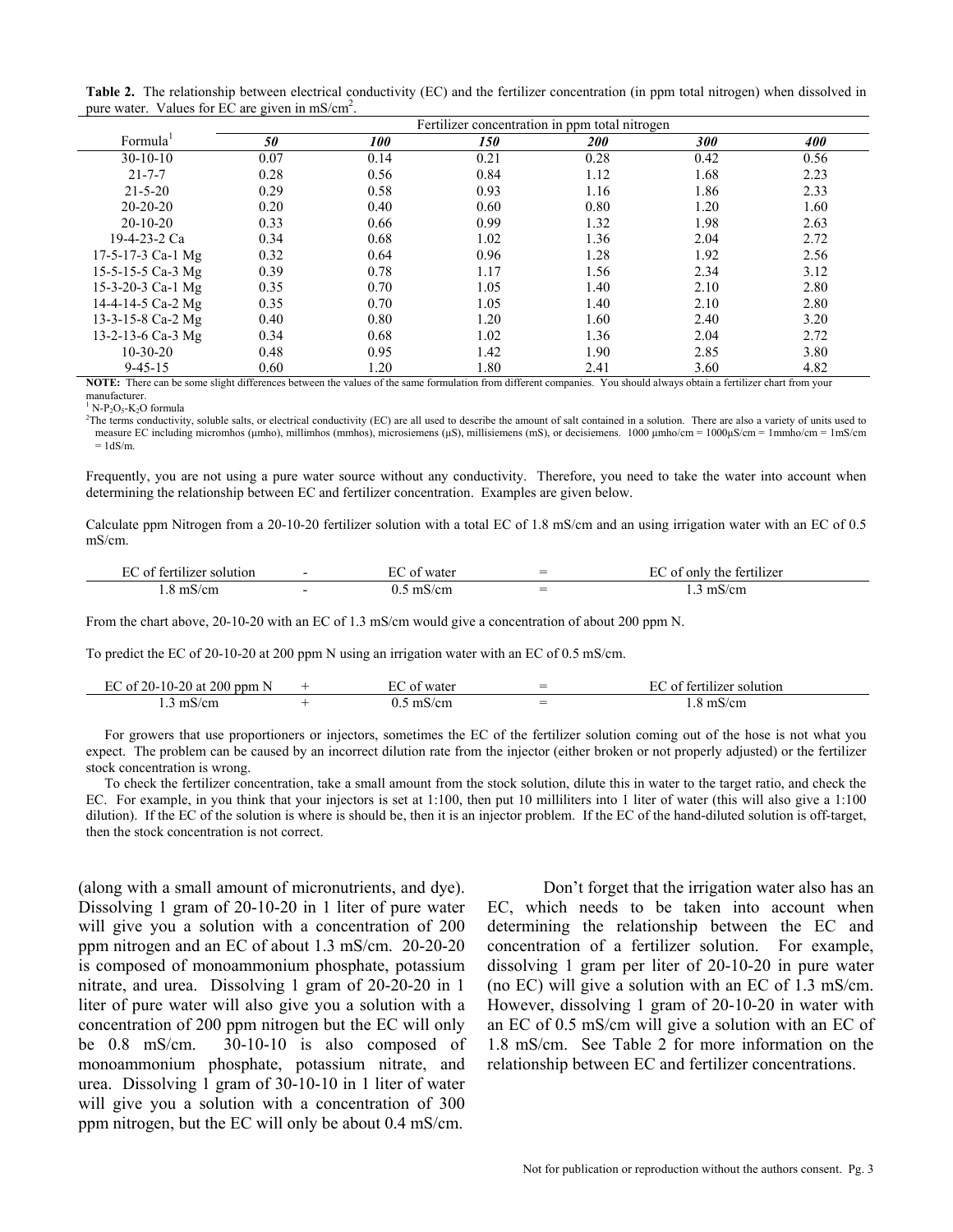**Table 3.** Relationship between electrical conductivity (EC) of selected fertilizer dissolved in pure water at a constant concentration of 100 ppm total nitrogen and total dissolved solids (TDS) measurements. The exact value that you get will depend on the TDS conversion constant used by the meter.

|                | EC value at 100 | TDS conversion constants ( $ppm = 1$ mS/cm) |           |           |           |           |
|----------------|-----------------|---------------------------------------------|-----------|-----------|-----------|-----------|
| Formula        | ppm N (mS/cm)   | $420$ ppm                                   | 500 ppm   | 640 ppm   | 700 ppm   | 1000 ppm  |
| $30-10-10$     | 0.14            | 59 ppm                                      | $70$ ppm  | 90 ppm    | 98 ppm    | $140$ ppm |
| $20 - 20 - 20$ | 0.40            | $168$ ppm                                   | $200$ ppm | $256$ ppm | $280$ ppm | $400$ ppm |
| $20-10-20$     | 0.66            | $277$ ppm                                   | $330$ ppm | $422$ ppm | $462$ ppm | $660$ ppm |
| $15 - 5 - 15$  | 0.78            | $327$ ppm                                   | $390$ ppm | $500$ ppm | $546$ ppm | $780$ ppm |
| $13 - 3 - 15$  | $0.80\,$        | $336$ ppm                                   | $400$ ppm | $512$ ppm | $560$ ppm | $800$ ppm |

At a concentration 100 ppm total nitrogen from 20-10-20, the TDS measurement can range from 277 ppm to 660 ppm, depending on the constant used by the TDS meter. To calculate a TDS for nitrogen concentrations other than those presented above, multiply the corresponding EC from Table 1 by the constant for your meter. Examples are given below.

Calculate the expected TDS measurement of 20-10-20 at 100 ppm total nitrogen (in pure water) using a meter with a costant of 1000 ppm  $= 1$  mS/cm.

| of fertilizer solution<br>at 100 ppm total nitrogen | `onstant | $=$ | TDS of the fertilizer |
|-----------------------------------------------------|----------|-----|-----------------------|
| 1.66 mS/cm                                          | 000      | $=$ | 660 ppm TDS           |

Predict the nitrogen concentration of 20-10-20 dissolved in pure water with a TDS measurement of 660 ppm

| ---<br>measurement |                          | `onstant | $\overline{\phantom{0}}$ | tertilizer solution *<br>∩ |
|--------------------|--------------------------|----------|--------------------------|----------------------------|
| 660 ppm            | $\overline{\phantom{a}}$ | 1000     | $=$                      | 0.66 mS/cm                 |

An EC of 0.66 mS/cm corresponds to a total nitrogen concentration of 100 ppm N.

Irrigation water will also affect the TDS value. For example, a water with an EC of 0.5 mS/cm will show a TDS measurement of 500 ppm (if the constant used by the meter is 1000 ppm). At 100 ppm N from 20-10-20 (and using the same meter), the TDS measurement of the fertilizer solution would be:

| TDS measurement<br>.<br>of the fertilizer | TDS measurement<br>of the water | $\overline{\phantom{0}}$<br>— | TDS of the fertilizer solution |
|-------------------------------------------|---------------------------------|-------------------------------|--------------------------------|
| $660$ ppm                                 | $500$ ppm                       |                               | $160$ ppm                      |

Calculate the TDS supplied by only the fertilizer when the fertilizer solution (water + fertilizer) has a TDS of 1160 ppm, the water has a TDS of 500 ppm, and the constant used by the meter is 1000.

| TDS measurement<br>of the fertilizer solution | TDS measurement<br>of the water | –<br>= | TDS of the fertilizer |
|-----------------------------------------------|---------------------------------|--------|-----------------------|
| $160$ ppm                                     | 500 ppm                         | $=$    | $660$ ppm             |

To determine the constant being used by your TDS meter, simply look at the measurable range of the meter for EC and TDS (most TDS meters are combination TDS and EC meters). For example, if the range of the meter for EC is 0 to 10 mS/cm and TDS is 0 to 10,000 ppm, then you know the constant being used is  $1000$  (1 mS/cm =  $1000$  ppm). Another way is to purchase a standard EC solution and measure the TDS of the solution. For example, a common standard EC solution used for calibrating meters has an EC of 1.41 mS/cm. A TDS meter using a constant of 1000 would measure 1410 ppm with a standard solution of 1.41 mS/cm.

#### *Q) What is the difference between electrical conductivity (EC) and total dissolved solids (TDS)?*

*A*) The measurement of EC and TDS are closely related. An EC meter will measure the electrical conductance of the fertilizer solution. A TDS meter will measure the EC of the fertilizer solution and then convert the measurement into parts per million (ppm) by multiplying the EC by a constant. In article 2 of this series, I said that the constant is usually  $1 \text{ mS/cm} =$ 1000 ppm salt. On further examination, I found five different constants being used by various meters ranging from 420 to 1000. See Table 3 for more information on the relationship between EC and TDS.

#### *Q) How do I know how much of each nutrient I am applying?*

*A*) Both EC and TDS measurements are generic measurements, they don't tell you any specifics about the fertilizer solution that you are applying. If you want to know the exact concentration of each of the nutrients that you are applying with the fertilizer, then you need to calculate that from the formula on the bag of fertilizer. See Table 4 for more information on the concentration of individual macronutrient supplied by different fertilizers.

In addition, the irrigation water can supply significant amounts of some nutrients. Unless you are using a pure water source (which contains little if any nutrients), then you should add the concentration of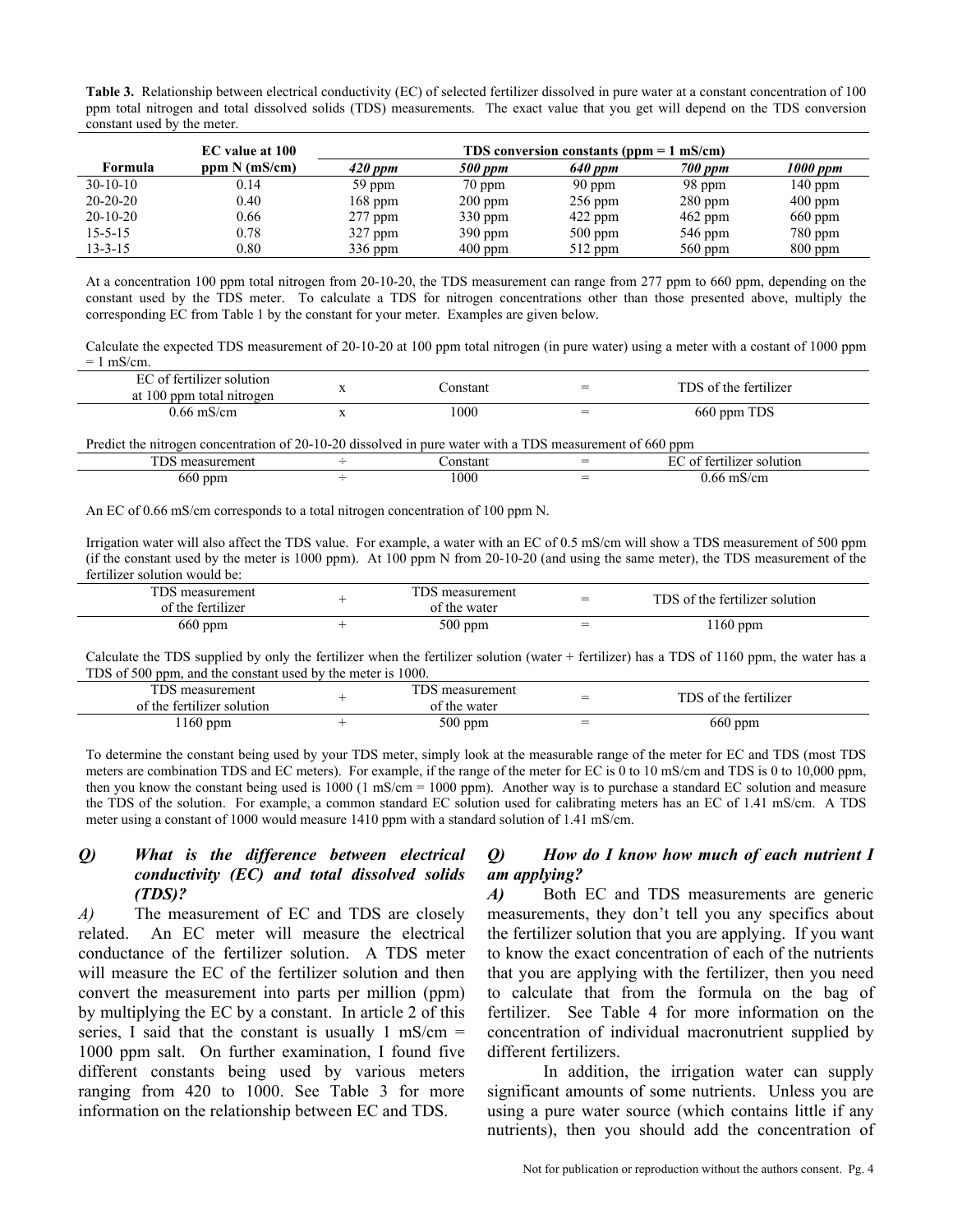| Table 4. The concentration of specific macronutrients (in ppm) supplied by different fertilizers when applied at a total nitrogen |  |
|-----------------------------------------------------------------------------------------------------------------------------------|--|
| concentration of 100 ppm N                                                                                                        |  |

| concentration of 100 ppm 14 | $NH_4-N$                    | Urea-N | $NO3-N$  | P   | K   | Ca           | Mg       | S  |  |  |
|-----------------------------|-----------------------------|--------|----------|-----|-----|--------------|----------|----|--|--|
|                             | <b>Granular fertilizers</b> |        |          |     |     |              |          |    |  |  |
| $30-10-10$                  |                             | 82     | 11       | 14  | 28  | $\Omega$     | $\Omega$ |    |  |  |
| $21 - 7 - 7$                | 43                          | 57     | $\theta$ | 14  | 28  |              |          | 48 |  |  |
| $21 - 5 - 20$               | 31                          | 9      | 60       | 10  | 79  |              |          |    |  |  |
| $20-20-20$                  | 20                          | 53     | 28       | 43  | 83  |              |          |    |  |  |
| $20-10-20$                  | 40                          |        | 60       | 22  | 83  |              |          |    |  |  |
| 19-4-23-2 Ca                | 30                          |        | 72       | 9   | 100 | 11           |          |    |  |  |
| 17-5-17-3 Ca-1 Mg           | 25                          |        | 75       | 13  | 83  | 18           |          |    |  |  |
| 15-5-15-5 Ca-2 Mg           | 8                           | 14     | 79       | 14  | 83  | 33           | 13       |    |  |  |
| 15-3-20-3 Ca-1 Mg           | 16                          |        | 84       | 9   | 111 | 20           |          |    |  |  |
| 14-4-14-5 Ca-2 Mg           | 14                          |        | 86       | 12  | 83  | 36           | 14       |    |  |  |
| 13-2-13-6 Ca-3 Mg           | 6                           |        | 94       |     | 83  | 46           | 23       |    |  |  |
| 13-3-15-8 Ca-2 Mg           |                             |        | 96       | 10  | 96  | 62           | 15       |    |  |  |
| $10-30-20$                  | 44                          |        | 56       | 129 | 166 | $\mathbf{0}$ | 0        |    |  |  |
| $9 - 45 - 15$               | 100                         |        | $\theta$ | 215 | 138 | $\theta$     | $\theta$ |    |  |  |
| $6 - 30 - 30$               | 45                          | 0      | 55       | 215 | 415 | $\theta$     | $\Omega$ |    |  |  |
| Liquid fertilizers          |                             |        |          |     |     |              |          |    |  |  |
| 10-5-5-2 Ca-0.5 Mg          | 37                          | 0      | 63       | 22  | 42  | 20           |          |    |  |  |
| 7-9-5-2 Ca-0.5 Mg           | 37                          |        | 63       | 55  | 59  | 29           |          |    |  |  |
| 7-7-7-2 Ca-0.5 Mg           | 30                          |        | 70       | 43  | 83  | 29           |          |    |  |  |
| 3-12-6-2 Ca-0.5 Mg          | 23                          |        | 77       | 172 | 166 | 67           | 17       |    |  |  |

To calculate the concentration of each nutrient in a fertilizer solution, divide the percentage of desired nutrient in the fertilizer formula by the percentage of total nitrogen in the formula, then multiply by the concentration of total nitrogen in the fertilizer solution. Examples are given below:

How much calcium will I get from 13-3-15 when applied at a concentration of 100 ppm total nitrogen?

| $\frac{0}{0}$<br>nutrient in<br><b>desire</b><br>ormula | total<br>nitrogen | $\sim$<br>ppm) in<br>concentration<br>- ( 11)<br>otal<br>nitrogen<br>. .<br>fertilizer solution<br>the |  | t nutrient<br>desired<br>concentration of |
|---------------------------------------------------------|-------------------|--------------------------------------------------------------------------------------------------------|--|-------------------------------------------|
|                                                         |                   | 100                                                                                                    |  | 01.J                                      |

When you apply 100 ppm total nitrogen from 13-3-15, the fertilizer is supplying about 62 ppm calcium.

To calculate the values for phosphorus and potassium, and addition step is required. For phosphorus, the calculated value will be for  $P_2O_5$ . To calculate the actual concentration of phosphorus you are applying, multiply the  $P_2O_5$  value by 0.43. For potassium, the calculated value will be for K<sub>2</sub>O. To calculate the actual concentration of potassium you are applying, multiply the K<sub>2</sub>O value by 0.83.

nutrients supplied by the water with those supplied by the fertilizer to get the total nutrient concentration applied to the plant.

#### *Q) Do orchids require high phosphorus fertilizers?*

*A*) Phosphorus is needed by the plant to store and transport chemical and light energy. Although there is no specific research, it appears that applying between 10 and 20 ppm phosphorus with every irrigation will supply enough phosphorus to a plant (any plant, not just orchids) for normal growth and flowering. Once this sufficient level is reached, then there is not any particular benefit to applying any more phosphorus. Thus in this case, there is no benefit to using a high phosphorus fertilizer.

 When plants have a phosphorus deficiency, the older leaves tend to turn purple, and the plants show a marked loss of vigor. Unfortunately, with some plants, phosphorus deficiency is hard to see, and all you will notice is a lack of vigor with poor root growth and limited if any flowering. Because orchids are slow growing to begin with, you might not notice the problem at all. Under these circumstances, it is appropriate to apply a fertilizer that is high in phosphorus simply to get the plant growing again. However, because the plant has been stressed, you will likely see a reduction in blooming and growth when compared to plants that never had the deficiency to begin with.

 A third possibility has to do with the overapplication of nitrogen rather than the under-application of phosphorus. It is well know that over-applying nitrogen will cause plants to remain vegetative. For example, tomatoes, peppers, squash, new guinea impatiens, or azaleas will not produce fruit (or flowers) if too much nitrogen is applied. Rather, they will produce excess foliage growth. Reducing the nitrogen level in the soil reduces the vegetative growth, and the plants produce flowers or fruit.

Orchid fertilizers like 30-10-10 lend themselves to the over-application of nitrogen because they have a